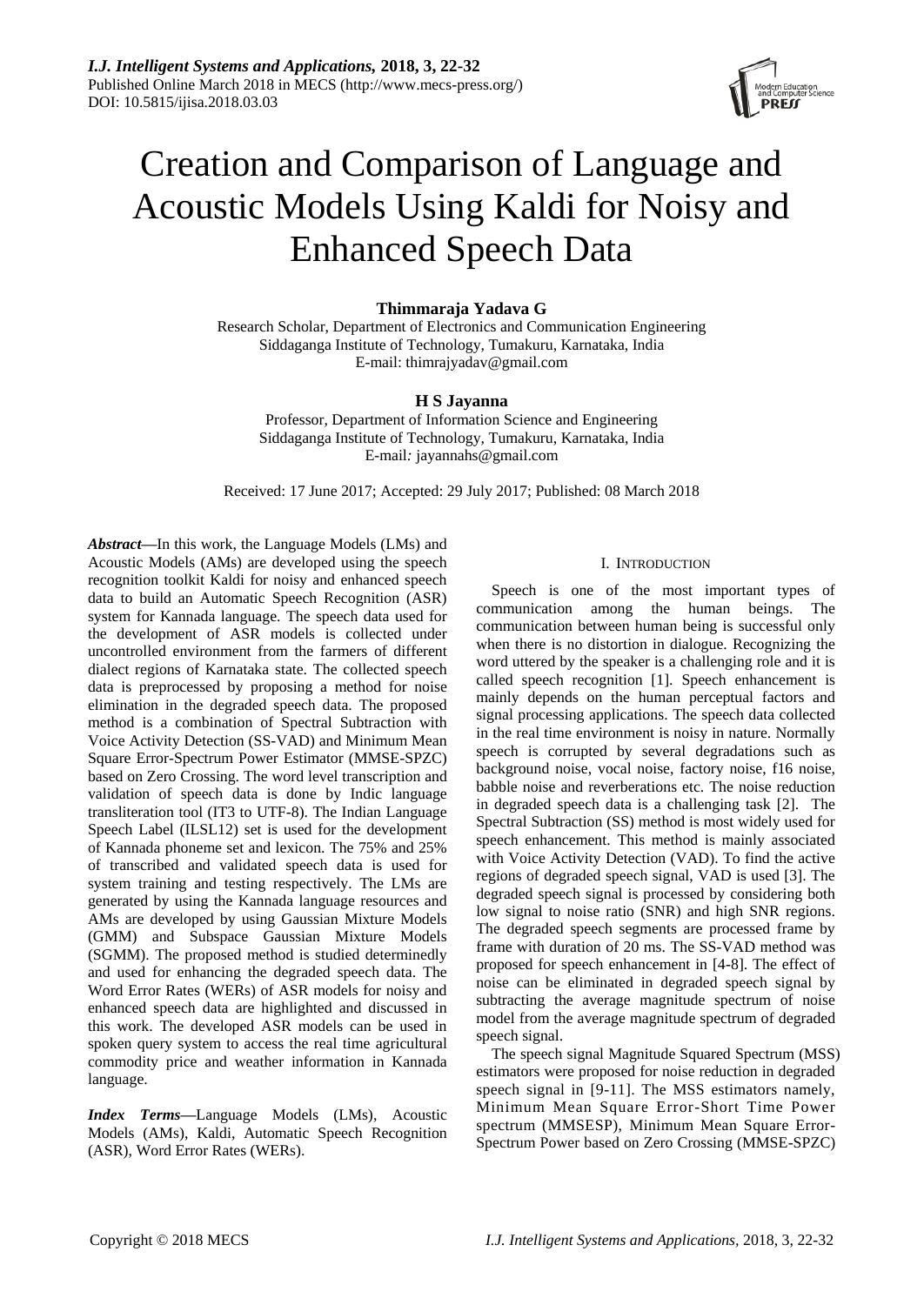and Maximum *a posteriori* (MAP) are implemented individually. These MSS estimators significantly performed well under many degraded conditions [11]. Ephraim and Malah have proposed a Minimum Mean Square Error Short Time Spectral Amplitude (MMSE-STSA) estimator for speech enhancement [9]. This method was compared with most widely used algorithms such as spectral subtraction and Wiener filtering and it was observed that the proposed MMSE-STSA method gives better performance than the existing methods. An alternatives to the Ephraim and Malah, a speech enhancement method was proposed under the assumption that the Fourier series expansion of clean (original) speech signal and noise may be modeled as independently with zero mean and Gaussian random variables [12]. Rainer Martin proposed an algorithm for speech enhancement using MMSE estimators and Supergaussian Priors [13]. The main significance of this algorithm was to improve the short time spectral coefficients of corrupted speech signal. This method was compared with Wiener filtering and MMSE-STSA methods in [10]. Philipos C and Loizou have proposed an



algorithm for noise reduction in corrupted speech signal using Baysian estimators. Three different types of Baysian estimators are implemented for speech

enhancement [14].

Fig.1. Block diagram of Kaldi speech recognition toolkit

Various speech recognition toolkits are used to build a robust Automatic Speech Recognition (ASR) system. They are, Kaldi, CMU Sphinx, Hidden Markov Model Toolkit (HTK) and Julius etc., [15]. Kaldi is one of the important speech recognition toolkits to build Language Models (LMs) and Acoustic Models (AMs) [16]. Kaldi is publicly available toolkit for speech recognition and it is written in C++ programming language. The Kaldi toolkit includes C++ executables and various shell scripts. The codes are very flexible, modern and easy to understand. The entire Kaldi speech recognition toolkit is available at SourceForge website (www.sourceforge.net). This can be run on both Microsoft windows and Linux operating systems. The basic building block diagram of Kaldi speech recognition toolkit is shown in Fig. 1. The following are the some special features of Kaldi

compared to other speech recognition toolkits:

- $\triangleright$  Finite State Transducers (FST) integration.
- Complete Linear Algebra (LA) support.
- $\triangleright$  Complete design: C++ executables and shell scripts.
- $\triangleright$  Open source: The complete design of Kaldi is licensed under Apache v2.0.

The main aim of feature extraction using Kaldi is to generate standard Mel Frequency Cepstral Coefficients (MFCC). Kaldi supports the conventional models such as GMM, SGMM and it is very easy to extend it to other models. Ahmed Ali, *et al*. have developed an Arabic speech recognition system using Kaldi [17]. Arabic language has big lexicon and data sparseness. The conventional models such as GMM and SGMM are used to build an Arabic speech recognition system. The authors have used 36 phonemes and 200 hours of speech data. The achieved WER is 15.81% on Broadcast Report (BR), 32.21% on Broadcast Conversation (BC) and 26.95% for overall speech data. Arabic language has big lexicon and data sparseness. The conventional models such as GMM and SGMM are used to build an Arabic speech recognition system. The authors have used 36 phonemes and 200 hours of speech data. The achieved WER is 15.81% on Broadcast Report (BR), 32.21% on Broadcast Conversation (BC) and 26.95% for overall speech data. The detailed description and comparison of various speech recognition techniques are discussed in [18] for a limited amount of Arabic broadcast speech data. The 50 hours of transcribed speech data was taken from Al-Jazeera news channel and trained using different techniques. The achieved WER is 17.86% for broadcast news reports, 29.85% for broadcast conversations and 25.60% for overall speech data using i-vector based speaker adaptation. Russian speech recognition system with large vocabulary using syntactico-statistical language modeling is developed by Alexey Karpov, *et al*., [19]. The International Phonetic Alphabet (IPA) symbols are used as standard phoneme set. It includes 55 phonemes, 38 consonants and 17 vowels. The Russian speech data is recorded in office environment without any background noise. The sampling rate of 16 kHz and totally 26 hours of speech data is used for Kaldi testing and training. The achieved WER is 26.90%. S Shahnawazuddin, *et al*., have developed a spoken query system to access the agricultural commodity prices in Assamese language [20]. The sufficient amount of Assamese speech data is collected from the farmers to build ASR models. An Assamese spoken query system consists of Asterisk server, Interactive Voice Response System (IVRS), ASR models and Agricultural Marketing Network (AGMARKNET) [21] database. The developed spoken query system enables the farmers to access the agricultural commodity prices in Assamese language. The achieved WER is 15.99% for commodity and 6.13% for districts. Statistical single channel speech enhancement approaches have been surveyed for speech enhancement in [28]. The speech data degraded by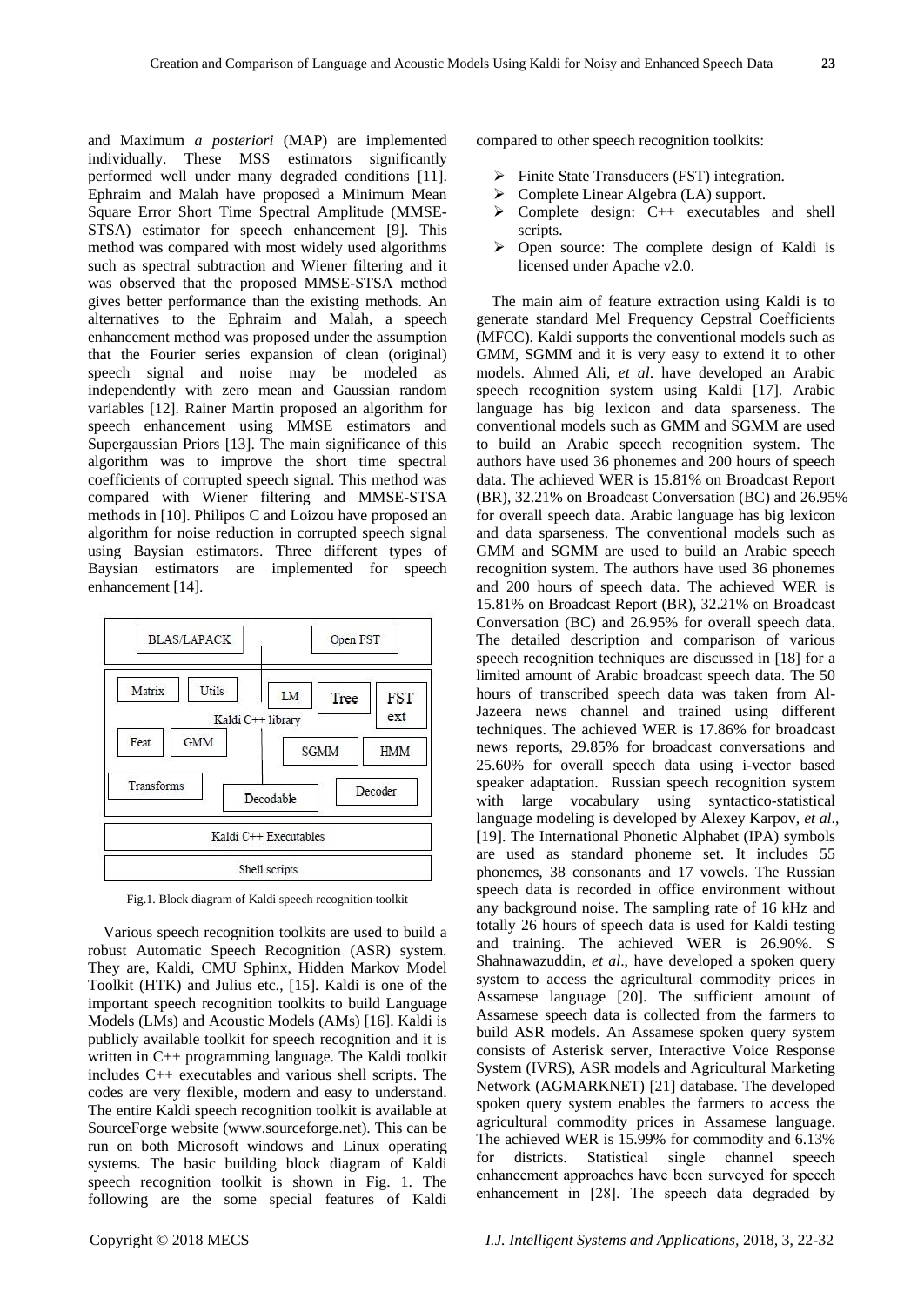additive noises are eliminated by using statistical based single channel speech enhancement technique. The authors have compared different statistical based approaches and estimators to eliminate the different types of degradations in speech data. A survey on speech enhancement techniques has been reported in [29]. The main objective of authors work is to reduce the different types of noises presented in the speech data. The single channel speech enhancement technique is used for the elimination of different types of noises in speech. In addition to this, the transform domain approaches and supervised speech enhancement techniques are used.

The literature reveals that the creation of dictionary, Kannada phoneme set and the development of LMs and AMs using Kaldi for noisy and enhanced speech data for Kannada language are not addressed. Therefore, this exertion is focused mainly on the development of ASR models for noisy and enhanced speech data, Kannada dictionary and phoneme set. The rest of the paper is organized as follows: The speech data collection is described briefly in Section II. Section III gives the proposed speech enhancement technique, performance measures and performance evaluation of existing and proposed methods in detail. The development of LMs and AMs for noisy and enhanced speech data are reported in Section IV. The results and Word Error Rates (WERs) of developed ASR models are discussed in Section V. The Section VI depicts the summary and conclusions.

#### II. SPEECH DATA COLLECTION

To build LMs and AMs, an adequate amount of speech data is required. A big Kannada speech database is created with the use of asterisk server and Interactive Voice Response System (IVRS) call flow. The telephone service for IVRS call flow is provided by the Bharat Sanchar Nigam Limited (BSNL) vendors. Altogether 2000 farmers speech data is collected under uncontrolled environment across the different dialect regions of Karnataka. It consists of 29 districts, 150 mandis and 150 commodities of Karnataka state enlisted in

AGMARKNET [21]. Each farmer has spoken 50 utterances per session. The following points were considered while collecting the speech data from the farmers:

- \* Karnataka state has four different dialect regions. Therefore the speech data is collected from all dialect regions of Karnataka to capture all the possible pronunciations.
- 75% of male and 25% female farmers ratio is maintained.
- $\triangle$  The collected speech data consists of all possible pronunciations for a single isolated speech sound.

## III. COMBINED SPECTRAL SUBTRACTION AND MINIMUM MEAN SQUARE ERROR-SPECTRUM POWER ESTIMATOR BASED ON ZERO CROSSING FOR SPEECH ENHANCEMENT

Speech enhancement is one of the most important applications of speech processing [2]. A method is proposed for speech enhancement which is a combination of SS-VAD and MMSE-SPZC. Individually, SS-VAD and MMSE-SPZC estimator is described as follows:

*A. Spectral Subtraction with Voice Activity Detection (SS-VAD)*

Spectral subtraction method is commonly used for noise cancellation in degraded speech signal. The VAD plays an important role in the detection of only voiced area in the speech signal [3]. The degraded speech signal  $c(n)$  is converted into segments and each segment consists of 256 samples with the sampling frequency of 8kHz. The frame overlapping rate of 50% is considered and Hanning window is used in this work. The mathematical representation of Hanning window is as follows:

$$
W[n] = 0.5 - 0.5\cos(2\pi n/N) \text{ where } 0 \le n \le N \qquad (1)
$$

where N is the number of points and the window length L can be written as  $L = N + 1$ .



Fig.2. Basic building block diagram of SS-VAD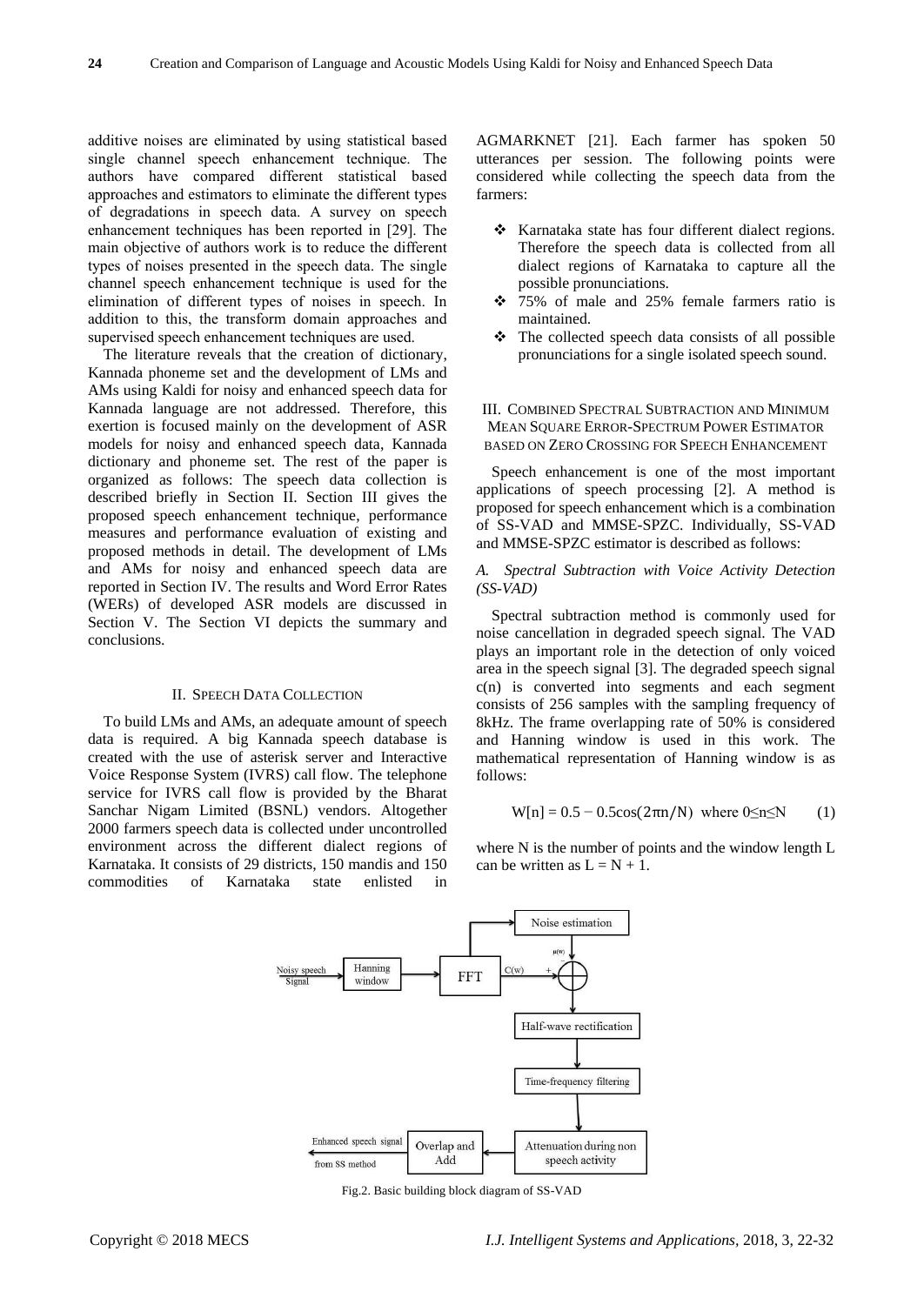The basic building block diagram of SS-VAD is given in Fig. 2. It consist of several steps namely, windowing, Fast Fourier Transform (FFT) calculation, noise estimation, half wave rectification, residual noise reduction and calculation of Inverse Fast Fourier Transform (IFFT).

The corrupted speech signal  $c(n)$  is Hanning windowed and the FFT is calculated. The FFT is one of the most important methods to analyze the speech spectrum. The active regions of speech signal is identified by VAD [3], hence the noise is estimated. The Linear Prediction Error (LPE) is mainly associated with Energy E of the signal and Zero Crossing Rate (Z). The parameter Y can be written as follows:

$$
Y = E(1 - Z)(1 - E)
$$
 for single frame (2)

$$
Y_{\text{max}} = Y \text{ for all frames} \tag{3}
$$

The fraction term  $\frac{1}{Y_{\text{max}}}$  is used to check whether the signal has voice activity or not. The average magnitude spectrum of VAD output is subtracted with the average magnitude spectrum of noise estimated. Therefore, this process is called spectral subtraction with VAD. Reduction of residual noise in enhanced speech signal is the final step of spectral subtraction. During the nonspeech activities, it is needed to further attenuate the signal. This improves the quality of the enhanced speech signal. Finally, the enhanced speech signal is obtained by calculating its IFFT. The enhanced speech signal can be used in speech processing applications such as, speech recognition, speaker identification, speaker verification, speaker recognition etc.

# *B. Minimum Mean Square Error-Spectrum Power estimator based on Zero Crossing (MMSE-SPZC)*

The MMSE-SPZC is an important magnitude squared spectrum estimator. The MMSE-SPZC estimator is derived in [11] and the derived estimator is mainly based on the mean of the posteriori density conditioned on the degraded speech magnitude squared spectrum, rather than the complex noise spectrum. The authors have shown that the MMSE-SPZC estimator provides better suppression in noise than the rest of magnitude squared spectrum estimators such as Minimum Mean Square Error-Short time Power spectrum (MMSE-SP) and Maximum a *Posteriori* (MAP) Estimator [11]. The method and parameters used for the derivation of MMSE-SPZC estimator are as follows:

- $\Rightarrow$  Method employed: Minimum Controlled Recursive Average (MCRA).
- $\Rightarrow$  Sampling rate (F<sub>s</sub>): 8 kHz.
- $\Rightarrow$  Overlapping rate: 50%.
- $\Rightarrow$  Window used: Hanning window.
- $\Rightarrow$  Number of FFT points: floor ((20\*Fs)/1000).

## *C. Performance Measures*

The performance of existing methods and proposed method are evaluated from the standard measures. They

are Perceptual Evaluation of Speech Quality (PESQ) and composite measures described below.

## *PESQ*

The PESQ measure is an objective measure and it is strongly recommended by ITU-T for quality of speech assessment [23, 24]. The term PESQ is calculated as the linear sum of the average distortion value  $D<sub>ind</sub>$  and average asymmetrical distortion value  $A_{ind}$ . It can be written as follows [25]:

$$
PESQ = b_0 + b_1 D_{ind} + b_2 A_{ind}
$$
 (4)

where  $b_0 = 4.5$ ,  $b_1 = -0.1$  and  $b_2 = -0.0309$ .

## *Composite Measures*

Composite measures are the objective measures which can be used for the performance evaluation. The ratings and description of different scales are shown in Table 1. The composite measures are derived by multiple linear regression analysis [26]. The multiple linear regression analysis is used to estimate the three important composite measures [27] they are,

- $\triangleright$  The composite measure for speech signal distortion (s).
- The composite measure for background noise distortion (b).
- The composite measure for overall speech signal quality (o).

## *D. Performance Evaluation of Existing Methods*

A total of four English sentences are taken from TIMIT database that are degraded by musical, car, babble and street noises. For local language speech enhancement, four Kannada speech sentences are taken and these are also degraded by the same noises respectively. The performances of individual and proposed methods are evaluated are follows:

### *Performance Evaluation of SS-VAD Method*

The experiments are conducted for both English and Kannada sentences. The performance measurement of SS-VAD method in terms of PESQ for English and Kannada sentences are as shown in Table 2 and Table 3 respectively. From the tables, it was observed that there is a less suppression of noise in degraded speech signals which were degraded by musical noise and it is the main drawback of SS-VAD method. The SS-VAD is robust in eliminating the noises such as street, babble, car and background noise etc., in corrupted speech signal shown in tables. The performance evaluation of SS-VAD method in terms of composite measures is shown in Table 4 and Table 5 for TIMIT and Kannada databases respectively. It gives poor speech quality of 3.1639 and 2.9039 for a musical noise compared to other types noises for both databases respectively. Therefore, it is very indeed to eliminate the musical noise in degraded speech signal to get good speech quality as like for the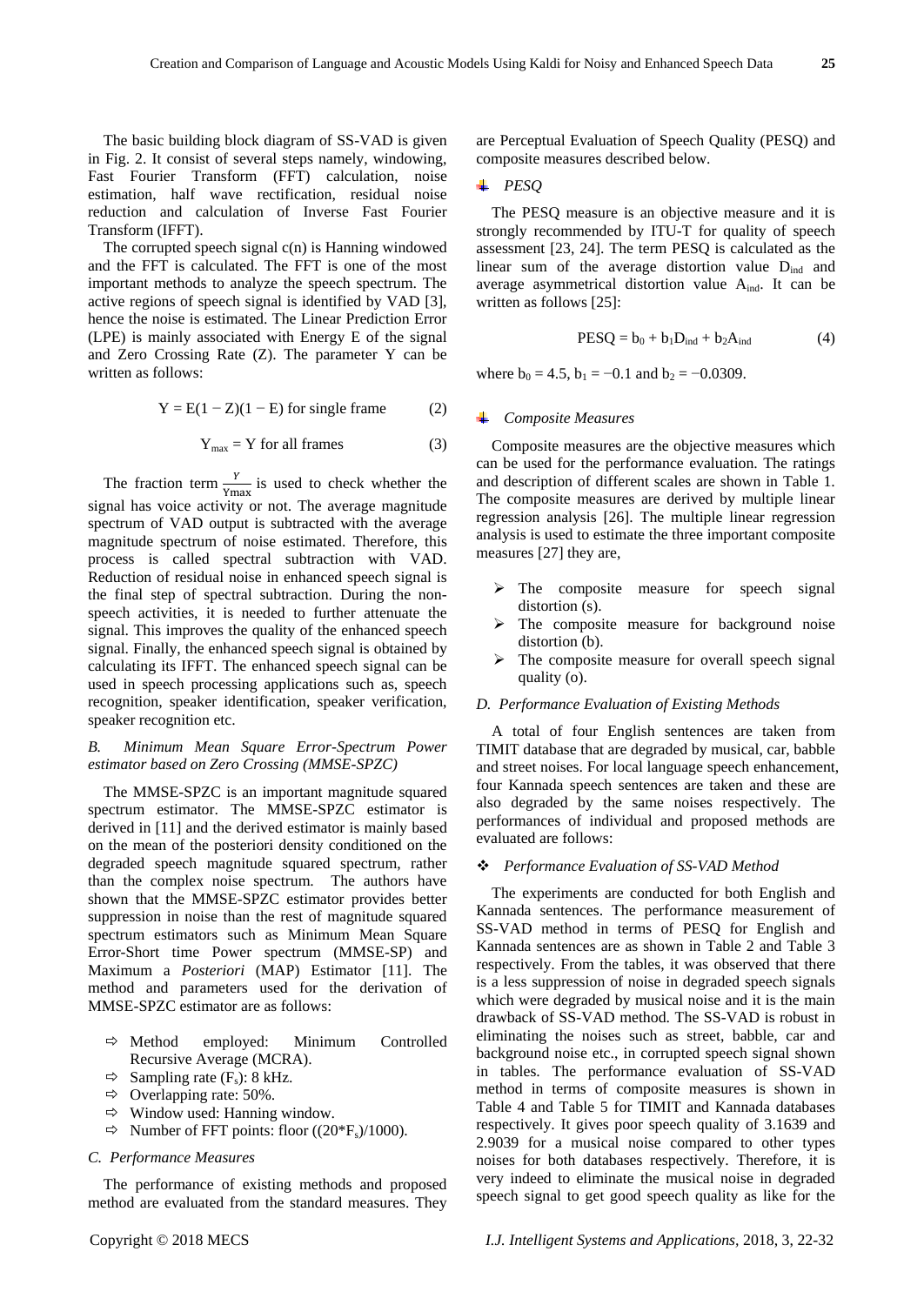speech signals which were degraded by car, babble and street noises.

#### *Performance Evaluation of MMSE-SPZC Estimator*

The performance measurement of MMSE-SPZC estimator in terms of PESQ for TIMIT and Kannada speech databases are shown in Table 6 and Table 7 respectively. The tables show that there is a much improvement in PESQ for musical, car and street noises compared to babble noise. The poor speech quality is obtained for babble noise after the performance evaluation of the same method using composite measures for both the databases is shown in Table 8 and Table 9. Therefore, from the tables it was observed that, the speech sentences were degraded by babble noise should be enhanced efficiently to get good improvement in PESQ as well as good speech quality.

# *E. Proposed Combined SS-VAD and MMSE-SPZC Estimator Method*

The SS-VAD method suppress the various types of noises reasonably such as babble noise, street noise, car noise, vocal noise and background noise etc. The main drawback of SS-VAD is that the suppression of musical noise in degraded speech signal is much less [2, 4-10]. The MMSE-SPZC is a robust method to suppress the musical noise and given a better results for car, street and white noises compared to babble noise [11]. Therefore, to overcome from the problem of suppression of musical and babble noises, a method is proposed. The proposed method is a combination of the above two methods which suppress the different types of noises including musical and babble noise reasonably under uncontrolled environment. The flowchart of the proposed method is shown in Fig.3. The output of SS-VAD is little noisier and musical noise is not suppressed as well. Therefore, the output of SS-VAD is passed through MMSE-SPZC estimator. The output of SS-VAD can be written as follows:

$$
|X_i(w)| = |C_i(w)| + |\mu_i(w)| \tag{5}
$$

where  $w = 0, 1, 2, \ldots$  L-1 and  $i = 0, 1, 2, \ldots$  M-1. The term L indicates the length of FFT and M indicates the number of frames. The MMSE-SPZC estimator reduces the noise in SS-VAD output by considering the low SNR as well as high SNR regions with high intelligibility.

The MMSE-SPZC estimator is derived by considering the mean of the posteriori density function of SS-VAD output  $x(n)$ .

$$
\widehat{X}^2_{\ k} = E\{X^2_{\ k}/Y^2_{\ k}\}\tag{6}
$$

$$
\hat{X}_{k}^{2} = \int_{0}^{1} \hat{X}_{k}^{2} f X_{k}^{2} (\hat{X}_{k}^{2} | \hat{Y}_{k}^{2}) dX_{k}^{2}
$$
 (7)

where the term  $1 = X^2_k$ ,  $X_k$  and  $Y_k$  are the posteriori density functions of SS-VAD and proposed method outputs respectively.

The description of performance measurement of proposed method in terms of PESQ for both the databases is shown in Table 10 and Table 11. From the tables, it was observed that there is much suppression in babble and musical noises with PESQ improvements of 0.6324, 0.7781 and 0.6224, 0.6781 for TIMIT and Kannada databases by proposed method compared to individual methods. The speech quality is much improved after the performance evaluation of proposed method using composite measures for both the databases is shown in Table12 and Table 13. Therefore, it can be inferred that there is better suppression of musical, babble and other noises using proposed method compared to individual methods. Hence, the proposed method is used for the speech enhancement of big Kannada speech database to build LMs and AMs using Kaldi.



Fig.3. Flowchart of the proposed method.

Table 1. The Description of The Speech Signal Distortion (S), Background Noise Distortion (B) And Overall Speech Quality (O) Scales Rating.

| Ratings        | Speech signal                              | Background                                | Overall scale         |
|----------------|--------------------------------------------|-------------------------------------------|-----------------------|
|                | scale(s)                                   | noise scale (b)                           | $\circ$               |
| 1              | Much degraded                              | Very intrusive<br>and<br>conspicuous      | Very poor             |
| $\mathfrak{D}$ | Fairly degraded<br>and unnatural           | Fairly intrusive<br>and<br>conspicuous    | Poor                  |
| 3              | Somewhat<br>natural and<br>degraded        | Not intrusive<br>and can be<br>noticeable | Somewhat<br>fair      |
| 4              | Fairly natural<br>with some<br>degradation | Little<br>noticeable                      | Good                  |
| 5              | Pure natural<br>with no<br>degradation     | Cannot<br>noticeable                      | Best and<br>excellent |

Table 2. Performance Measurement of SS-VAD Method In Terms of PESQ for TIMIT Database.

| Method            | <b>PESO</b><br>Measure     | Musical | Car    | <b>Babble</b> | <b>Street</b> |
|-------------------|----------------------------|---------|--------|---------------|---------------|
| SS-<br><b>VAD</b> | <b>Input PESO</b>          | 1.8569  | 2.6816 | 2.3131        | 1.7497        |
|                   | Output<br><b>PESO</b>      | 2.1402  | 3.0823 | 2.8525        | 2.2935        |
|                   | <b>PESO</b><br>Improvement | 0.2933  | 0.4007 | 0.5394        | 0.5438        |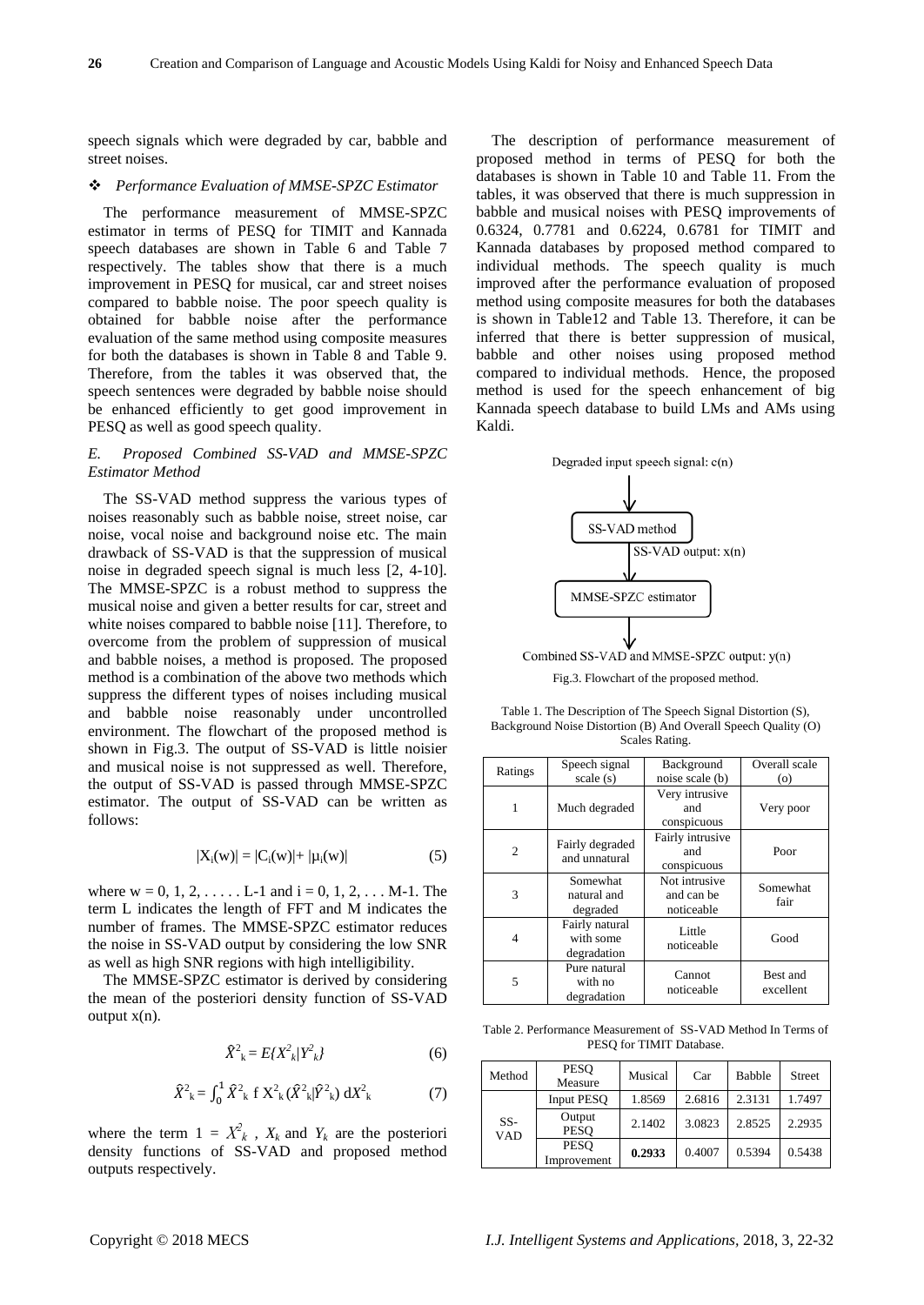| Method | PESO Measure               | Musical | Car    | Babble | <b>Street</b> |
|--------|----------------------------|---------|--------|--------|---------------|
| SS-VAD | <b>Input PESO</b>          | 1.8469  | 2.5816 | 2.2131 | 1.7497        |
|        | <b>Output PESO</b>         | 2.1102  | 2.9082 | 2.8625 | 2.2935        |
|        | <b>PESO</b><br>Improvement | 0.2633  | 0.4007 | 0.5494 | 0.5438        |

Table 3. Performance Measurement of SS-VAD Method In Terms of PESQ for Kannada Database.

Table 4. Performance Evaluation of SS-VAD Method Using Composite Measure for TIMIT Database.

| Method | Composite<br>Measure          | Musical | Car    | <b>Babble</b> | <b>Street</b> |
|--------|-------------------------------|---------|--------|---------------|---------------|
| SS-VAD | Speech signal $(s)$           | 1.8017  | 3.6399 | 3.5213        | 2.7860        |
|        | Background<br>noise(b)        | 2.6670  | 2.2760 | 2.1245        | 1.9125        |
|        | Overall speech<br>quality (o) | 3.1639  | 3.7759 | 3.4245        | 3.3182        |

Table 5. Performance Evaluation of SS-VAD Method Using Composite Measure for Kannada Database.

| Method | Composite<br>Measure          | Musical | Car    | <b>Babble</b> | <b>Street</b> |
|--------|-------------------------------|---------|--------|---------------|---------------|
| SS-VAD | Speech signal (s)             | 1.9017  | 3.1199 | 3.4313        | 2.2460        |
|        | Background<br>noise(b)        | 2.2370  | 2.2178 | 2.1245        | 1.9355        |
|        | Overall speech<br>quality (o) | 2.9039  | 3.6659 | 3.1244        | 3.2112        |

Table 6. Performance Measurement MMSE-SPZC Estimator in Terms of PESQ for TIMIT Database.

| Estimator            | <b>PESO</b> Measure        | Musical | Car    | <b>Babble</b> | <b>Street</b> |
|----------------------|----------------------------|---------|--------|---------------|---------------|
|                      | <b>Input PESO</b>          | 1.8569  | 2.3131 | 2.6816        | 1.7497        |
| MMSE-<br><b>SPZC</b> | <b>Output PESO</b>         | 2.3669  | 3.0053 | 3.1637        | 2.3917        |
|                      | <b>PESO</b><br>Improvement | 0.5101  | 0.6922 | 0.4821        | 0.6420        |

Table 7. Performance Measurement MMSE-SPZC Estimator in Terms of PESQ for Kannada Database.

| Estimator            | <b>PESO</b> Measure        | Musical | Car    | <b>Babble</b> | <b>Street</b> |
|----------------------|----------------------------|---------|--------|---------------|---------------|
|                      | <b>Input PESO</b>          | 1.8569  | 2.3131 | 2.6816        | 1.7897        |
| MMSE-<br><b>SPZC</b> | <b>Output PESO</b>         | 2.3699  | 3.0753 | 3.1237        | 2.4167        |
|                      | <b>PESO</b><br>Improvement | 0.5131  | 0.6322 | 0.4421        | 0.6820        |

Table 8. Performance Evaluation of MMSE-SPZC Estimator using Composite Measure for TIMIT Database.

| Estimator            | Composite<br>Measure          | Musical | Car    | <b>Babble</b> | <b>Street</b> |
|----------------------|-------------------------------|---------|--------|---------------|---------------|
| MMSE-<br><b>SPZC</b> | Speech signal (s)             | 4.5796  | 3.8336 | 3.9336        | 3.1252        |
|                      | Background<br>noise(b)        | 3.4031  | 2.5671 | 2.1289        | 2.1211        |
|                      | Overall speech<br>quality (o) | 4.4565  | 3.2678 | 3.1025        | 3.6034        |

|  |  |  | Table 9. Performance Evaluation of MMSE-SPZC Estimator using Composite Measure for Kannada Database. |
|--|--|--|------------------------------------------------------------------------------------------------------|
|  |  |  |                                                                                                      |

| Estimator            | Composite<br>Measure          | Musical | Car    | <b>Babble</b> | <b>Street</b> |
|----------------------|-------------------------------|---------|--------|---------------|---------------|
| MMSE-<br><b>SPZC</b> | Speech signal (s)             | 4.3496  | 3.1236 | 3.2236        | 3.0052        |
|                      | Background<br>noise(b)        | 3.2131  | 2.4571 | 2.2389        | 2.1011        |
|                      | Overall speech<br>quality (o) | 4.0075  | 3.2178 | 3.1725        | 3.2334        |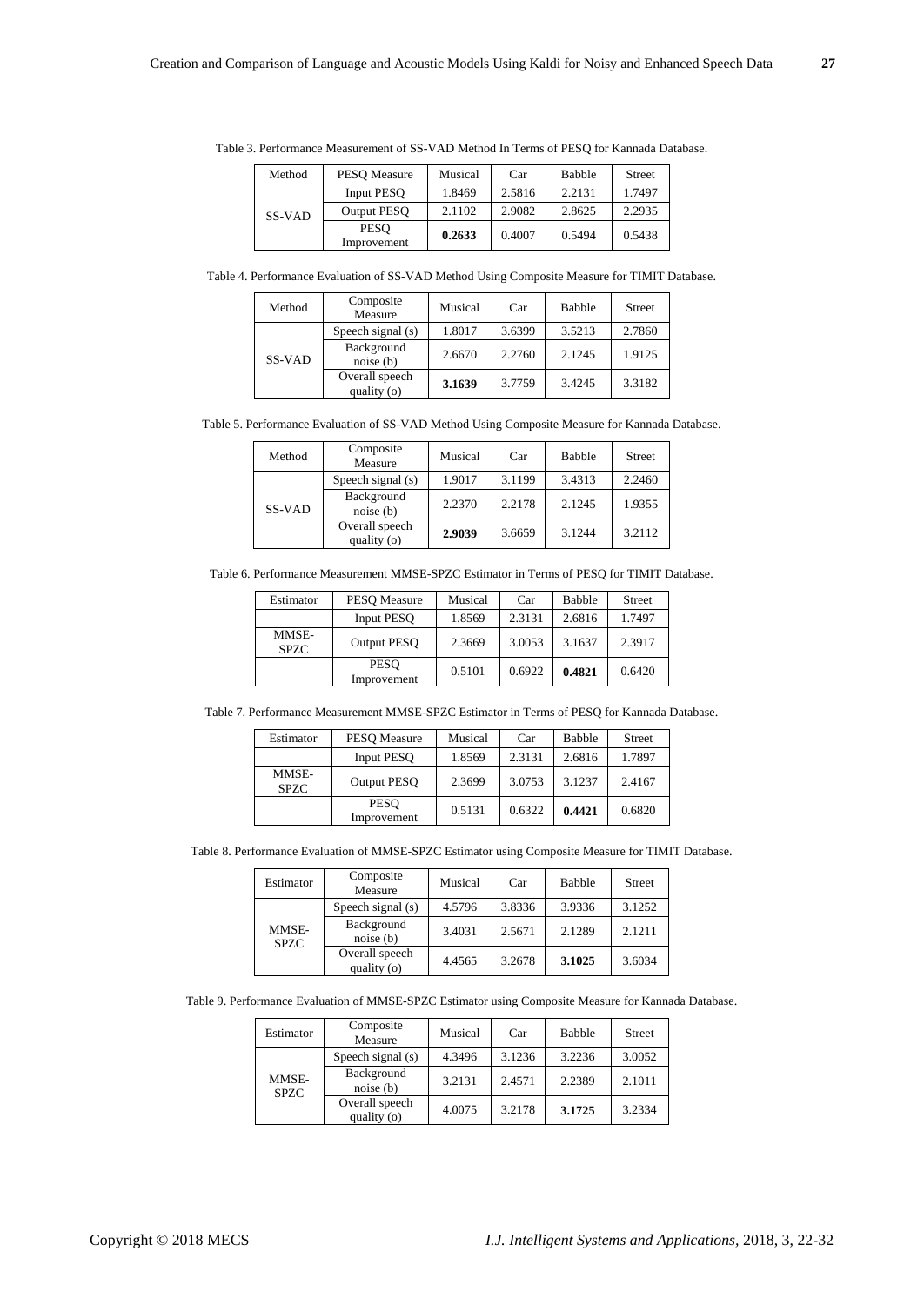| Proposed<br>method      | <b>PESO</b><br>Measure     | Musical | Car    | <b>Babble</b> | <b>Street</b> |
|-------------------------|----------------------------|---------|--------|---------------|---------------|
| SS-VAD and<br>MMSE-SPZC | <b>Input PESO</b>          | 1.8569  | 2.6816 | 2.3131        | 1.7497        |
|                         | <b>Output PESO</b>         | 2.4893  | 3.2940 | 3.0912        | 2.4601        |
|                         | <b>PESO</b><br>Improvement | 0.6324  | 0.6124 | 0.7781        | 0.7204        |

Table 10. Performance Measurement of Combined SS-VAD and MMSE-SPZC Estimator In Terms of PESQ for TIMIT Database.

Table 11. Performance Measurement of Combined SS-VAD and MMSE-SPZC Estimator in Terms of PESQ for Kannada Database.

| Proposed<br>method                 | <b>PESO</b> Measure        | Musical | Car    | <b>Babble</b> | <b>Street</b> |
|------------------------------------|----------------------------|---------|--------|---------------|---------------|
| SS-VAD<br>and MMSE-<br><b>SPZC</b> | <b>Input PESO</b>          | 1.8249  | 2.1216 | 2.0031        | 1.4597        |
|                                    | <b>Output PESO</b>         | 2.4473  | 2.722  | 2.6812        | 2.0801        |
|                                    | <b>PESO</b><br>Improvement | 0.6224  | 0.6004 | 0.6781        | 0.6204        |

Table 12. Performance Evaluation of Combined SS-VAD and MMSE-SPZC Method using Composite Measure for TIMIT Database.

| Method             | <b>Composite Measure</b>      | Musical | Car    | <b>Babble</b> | <b>Street</b> |
|--------------------|-------------------------------|---------|--------|---------------|---------------|
| Proposed<br>method | Speech signal (s)             | 3.1204  | 3.6319 | 3.5689        | 2.6052        |
|                    | Background noise (b)          | 2.6920  | 2.4780 | 2.8569        | 1.9098        |
|                    | Overall speech<br>quality (o) | 4.5409  | 4.2002 | 4.2356        | 4.1201        |

Table 13. Performance Evaluation of Combined SS-VAD and MMSE-SPZC Method using Composite Measure for Kannada Database.

| Method             | <b>Composite Measure</b>      | Musical | Car    | Babble | <b>Street</b> |
|--------------------|-------------------------------|---------|--------|--------|---------------|
| Proposed<br>method | Speech signal $(s)$           | 3.222   | 3.1219 | 3.1189 | 2.3452        |
|                    | Background noise (b)          | 2.3920  | 2.3480 | 2.3469 | 1.8898        |
|                    | Overall speech<br>quality (o) | 4.4409  | 4.111  | 4.3456 | 4.2212        |

## IV. BUILDING LMS AND AMS FOR NOISY AND ENHANCED SPEECH DATA

The LMs and AMs play an important role in building an ASR system. The following steps are used for the development of LMs and AMs:

- Transcription of speech data collected from the farmers.
- Validation of transcribed speech data.
- $\checkmark$  Transcription of enhanced speech data
- $\checkmark$  Creation of Kannada phoneme set.
- Creation of dictionary.
- $\checkmark$  Training and testing using Kaldi.

# *A. Transcription of Noisy Speech Data Collected under Uncontrolled Environment*

The collected speech data needs to be transcribed manually at word level by the transcriber. The mandi name "sakaleshapura" is transcribed by using the Indic Language Transliteration Tool (IT3 to UTF-8) is shown in Fig. 4. The silence phones such as  $\langle bn \rangle$ ,  $\langle babble \rangle$ ,  $\langle \text{v} \rangle$ ,  $\langle \text{horn} \rangle$ ,  $\langle \text{hm} \rangle$ ,  $\langle \text{hum} \rangle$ ,  $\langle \text{laugh} \rangle$  and  $\langle \text{bang} \rangle$  are used while transcribing the noisy speech data only when the speech file is affected by degradations such as background, babble, vocal, horn and laugh noises etc. The tags  $\langle s \rangle$  and  $\langle s \rangle$  are used in transcription to indicate the start and end of speech.



Fig.4. The Indic Language Transliteration Tool used for transcribing the speech data.

## *B. Validation of Transcribed Speech Data*

If the transcription of speech data is done wrongly, then the validation tool is used to correct the transcribed speech data is shown in Fig.5.



Fig.5. The validation tool to validate the transcribed speech data.

From the Fig. 5, it can be observed that the speech signal "sakaleishapura" is affected by background noise during speech data collection. Unknowingly the transcriber has transcribed that speech signal as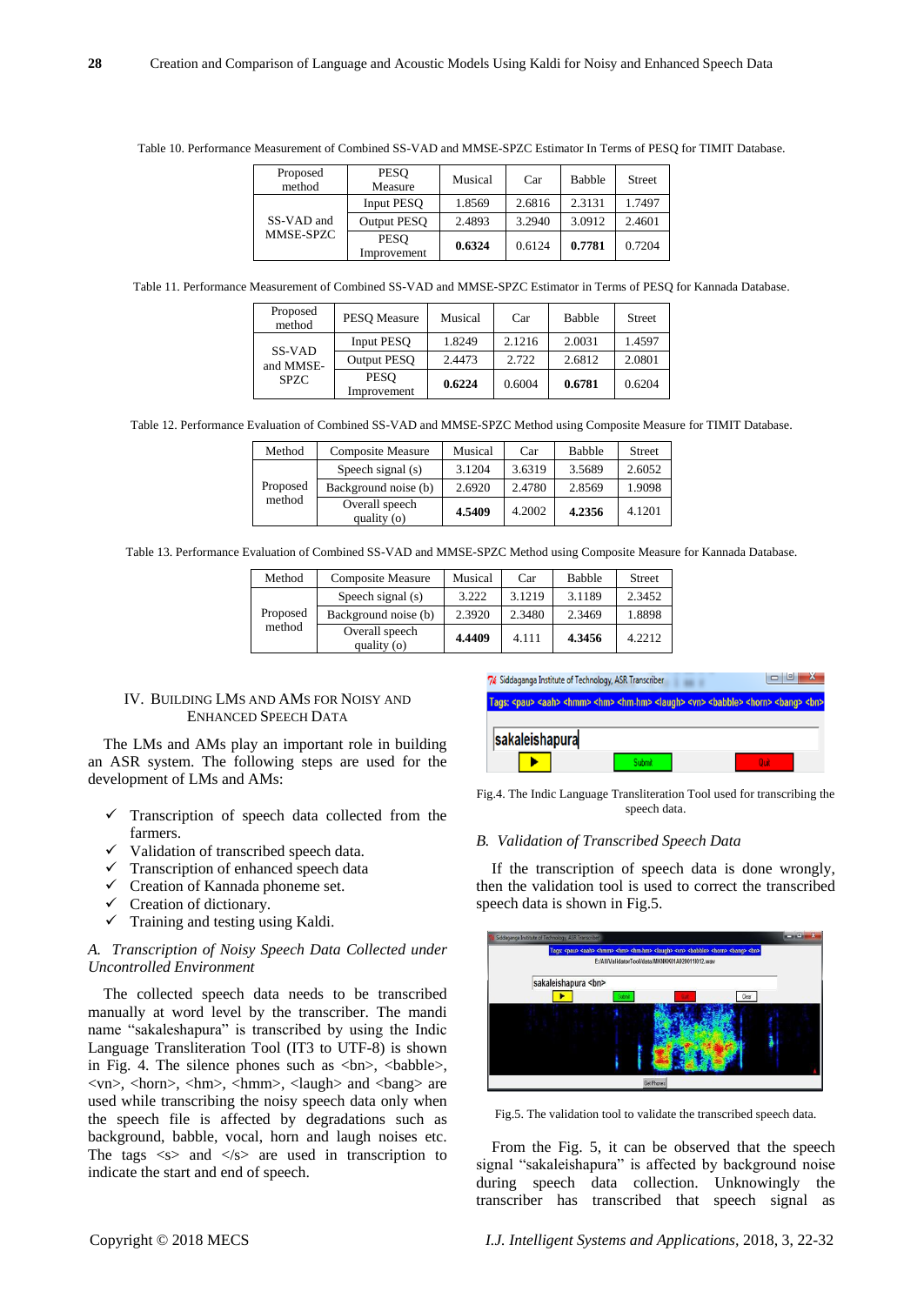"sakaleshapura" only. In this type of cases the validation tool is used to correct the transcribed data and it is validated as sakaleishapura <br/> <br/>honestimation "GetPhones" is used to get the alternative pronunciations of the speech signal "sakaleishapura".

# *C. Transcription of Enhanced Speech Data*

The speech data collected from the farmers in the field is degraded by various degradations. Therefore, the proposed combined SS-VAD and MMSE-SPZC noise elimination technique is used to eliminate the different types of noises presented in the collected speech data. Once the noise elimination process is completed, the transcriber needs to transcribe the enhanced speech data by hearing the speech sound individually using the same transcription tool. The same validation procedure is used for the validation of transcribed enhanced speech data.

# *D. Kannada Phoneme Set Creation*

Kannada language is one of the most widely used Dravidian languages in India mainly in Karnataka state. Kannada language consists of 14 vowels, 32 consonants and 2 part vowel, part consonant. The consonants are made in to two categories namely.

- $\Rightarrow$  Structured consonants.
- $\Rightarrow$  Unstructured consonants.

The classification of structured consonants is mainly depends on the tongue touches the mouth palate. They are velars, palatals, retroflex, dentals and labials. The pronunciation of unstructured consonants does not touch the mouth palate and this makes a difference between the structured consonants and unstructured consonants. The label used from the Indic Language Transliteration Tool (IT3 to UTF-8) for Kannada phonemes is shown in Table 14.

Table 14. The Labels used From The Indic Language Transliteration Tool (It3 To Utf-8) For Kannada Phonemes.

| Label set using<br>IT3: UTF-8 |              |        |    | Corresponding Kannada<br>phonemes |   |   |   |  |
|-------------------------------|--------------|--------|----|-----------------------------------|---|---|---|--|
| a                             | 00           | t:h    | ph | ಅ                                 | ఓ | ಠ | ಫ |  |
| aa                            | au           | d      | b  | ಆ                                 | ఔ | ಡ | ಬ |  |
| $\mathbf{i}$                  | k            | d:h    | bh | ಇ                                 | ಕ | ಢ | ಭ |  |
| ii                            | kh           | $nd$ ~ | m  | ಈ                                 | ಖ | ಣ | ಮ |  |
| u                             | g            | t      | y  | ಉ                                 | ಗ | ತ | ಯ |  |
| uu                            | gh           | th     | r  | ಊ                                 | ಘ | ಥ | ರ |  |
| e                             | $\mathbf{c}$ | d      | 1  | ۵                                 | ಚ | ದ | ಲ |  |
| ee                            | ch           | dh     | V  | ద                                 | ಛ | ಧ | ವ |  |
| ai                            | 1            | n      | sh | ස                                 | ಜ | ನ | ಶ |  |
| $\Omega$                      | t:           | p      | S  | ಒ                                 | ಟ | ಪ | ಸ |  |

*E. Dictionary Creation*

The dictionary is created by using both IT3: UTF-8 tool and Indian Language Speech sound Label (ILSL12) set. In this work the dictionary (lexicon) is created for all districts, mandis and commodities of Karnataka as per

AGMARKNET database. The Table 15 shows the dictionary for some districts, mandis and commodities. The left part of the dictionary is created by using IT3: UTF-8 and right part of the dictionary is created by ILSL12.

Table 15. Lexicon For Some of Districts, Mandis and Commodities.

| Label set using IT3: UTF-8 | Label set using ILSL12  |
|----------------------------|-------------------------|
| daavand~agere              | d aa v a nx a g e r e   |
| daavand~agere              | daa vanxgere            |
| daavand~agere              | daavangere              |
| gadaga                     | gadaga                  |
| gadaga                     | gadag                   |
| gadaga                     | gadga                   |
| bel:agaavi                 | b e lx a g aa v i       |
| bel:agaavi                 | belx gaa vi             |
| bel:agaavi                 | b e lx g aa m           |
| hiriyuuru                  | hiriyuuru               |
| hiriyuuru                  | hiryuur                 |
| hiriyuuru                  | hiryuuru                |
| hubbal:l:i                 | h u bb a llx i          |
| hubbal:l:i                 | hublxi                  |
| hesarukaal:u               | h e s a r u k aa lx u   |
| hesarukaal:u               | hesrukaalxu             |
| sajje                      | s a jj e                |
| kusube                     | kusube                  |
| kusube                     | kusbe                   |
| raagi                      | r aa g i                |
| kittal:ehand~nd~u          | k i tt a lx e h a nnx u |
| kittal:ehand~nd~u          | k i tt lx e h a nnx u   |
| kittal:ehand~nd~u          | kittlehannxu            |
| akki                       | a kk i                  |
| mekkejool:a                | m e kk e j oo lx a      |
| alasan:d:e                 | alasanx dx e            |
| akki                       | a kk i                  |
| jool:a                     | j oo lx a               |
| mend~asinkaayi             | menxasinakaayi          |
| alas an:d:e                | alasandxe               |
| hurul:ikaal:u              | hurulxikaalxu           |
| hatti                      | h a tt i                |
| kuri                       | kuri                    |
| kool:i                     | k oo lx i               |
| ettu                       | e tt u                  |
| emme                       | e mm e                  |
| hon:gebiija                | hongebiija              |
| halasinahand~nd~u          | halasinahannxu          |
| el:l:u                     | e llx u                 |
| niilagiri                  | neelagiri               |
| goodhi                     | g oo dh i               |
| avare                      | avare                   |
| ten:gu                     | t e n g u               |
| ad:ike                     | adxike                  |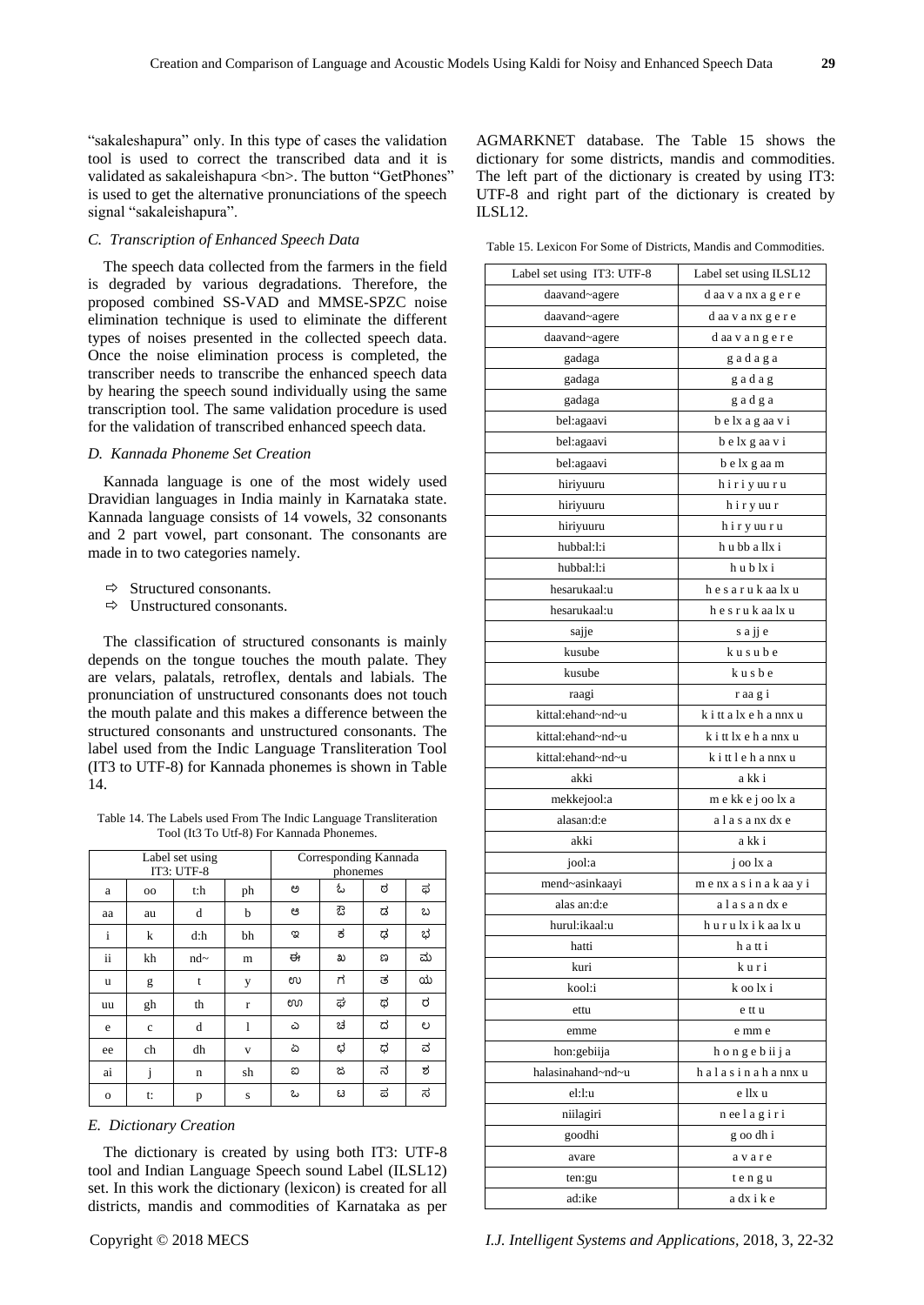The labels used from the ILSL12 set for Kannada phonemes are shown in Table 16.

| ILSL12 Label set |             |     | Kannada phonemes |   |   |   |   |
|------------------|-------------|-----|------------------|---|---|---|---|
| a                | $_{\rm oo}$ | txh | ph               | ಅ | ఓ | ಠ | ಥ |
| aa               | au          | dx  | b                | ಆ | ස | ಡ | ಬ |
| $\mathbf{i}$     | k           | dxh | bh               | ಇ | ಕ | ಢ | ಭ |
| ii               | kh          | nx  | m                | ಈ | ಖ | ಣ | ಮ |
| u                | g           | t   | у                | ಉ | ಗ | ತ | ಯ |
| uu               | gh          | th  | r                | ಊ | ಘ | ಥ | ರ |
| e                | c           | d   | 1                | ۵ | ಚ | ದ | ಲ |
| ee               | ch          | dh  | W                | చ | ಛ | ಧ | ವ |
| ai               | j           | n   | sh               | ಐ | ಜ | ನ | ಶ |
| $\mathbf{o}$     | tx          | p   | S                | ಒ | ಟ | ಪ | ಸ |

Table 16. The Labels Used From ILSL12 Set For Kannada Phonemes.

*F. Training and Testing using Kaldi*

The system training and testing using Kaldi is done in two phases, one for noisy speech data and another for enhanced speech data. The 75% and 25% of validated speech data is used for training and testing respectively. The number of speech files used for system training and testing is shown in Table 17.

Table 17. The Speech Files used for Training and Testing.

| Kannada Speech                  | Number of train | Number of test |
|---------------------------------|-----------------|----------------|
| data                            | files           | files          |
| Overall noisy<br>speech data    | 55523           | 15234          |
| Overall enhanced<br>speech data | 54234           | 15034          |

The LMs and AMs are developed for 50 hours of speech data. Totally, 70757 isolated speech utterances are

used for overall noisy speech data training and testing. In that, 55523 utterances used for system training and 15234 utterances used for testing to build ASR models for overall noisy speech data. Likewise, 69268 utterances were used for overall enhanced speech data training and testing using Kaldi. In this, 54234 utterances used for system training and 15034 utterances used for testing to build ASR models for overall enhanced speech data as shown in Table 17.

### V. RESULTS AND DISCUSSIONS

In this work, 62 non silence phones, 9 silence phones are used and "sil" is used as optional silence phone. The LMs and AMs are created at different phoneme levels as shown below.

- $\triangleright$  Mono Phone Training and Decoding.
- $\triangleright$  Triphone1: Deltas + Delta-Deltas Training and Decoding.
- $\triangleright$  Triphone2: Linguistic Data Analysis (LDA) + Maximum Likelihood Linear Transform (MLLT) Training and Decoding.

The 600 senons and 4, 8 and 16 Gaussians mixtures are used to build ASR models at mono phone, triphone1 and triphone2 levels. Table 18 depicts the description of WERs at mono phone and tri phone levels for overall noisy speech data (combined districts, mandis and commodities). The WERs of 34.04% and 17.01% is achieved for mono phone and tri phone 2 levels with 600 senons and 16 Gaussian mixtures.

The WERs of 30.11% and 13.18% is obtained for enhanced speech data for mono phone and tri2 with 600 senons and 16 Gaussian mixtures shown in Table 19.

Table 18. The Description of WERs at Different Phoneme Levels for Overall Noisy Speech Data that Includes Districts, Mandis and Commodities of Karnataka as per AGMARKNET Website.

| Phonemes      | WER 1 | WER 2 | WER 3 | WER 4 | WER 5 | WER 6 |
|---------------|-------|-------|-------|-------|-------|-------|
| mono          | 34.18 | 34.04 | 34.88 | 34.66 | 34.55 | 34.43 |
| tri1 600 2400 | 21.83 | 21.80 | 21.72 | 21.64 | 21.61 | 21.56 |
| tri1 600 4800 | 20.27 | 20.19 | 20.13 | 20.10 | 20.06 | 20.01 |
| tri1 600 9600 | 20.46 | 20.42 | 20.34 | 19.35 | 19.36 | 19.32 |
| tri2 600 2400 | 18.42 | 18.41 | 18.35 | 18.32 | 18.22 | 18.23 |
| tri2 600 4800 | 17.44 | 17.39 | 17.36 | 17.32 | 17.28 | 17.27 |
| tri2 600 9600 | 17.42 | 17.38 | 17.01 | 17.28 | 17.25 | 17.99 |

Table 19. The Description of WERs at Different Phoneme Levels for Overall Enhanced Speech Data that Includes Districts, Mandis and Commodities of Karnataka as per AGMARKNET Website.

| Phonemes      | WER 1 | WER 2 | WER 3 | WER 4 | WER <sub>5</sub> | WER 6 |
|---------------|-------|-------|-------|-------|------------------|-------|
| mono          | 30.18 | 30.40 | 30.11 | 30.23 | 30.55            | 30.45 |
| tri1 600 2400 | 17.13 | 17.00 | 17.12 | 17.34 | 17.11            | 17.16 |
| tri1 600 4800 | 16.27 | 16.19 | 16.13 | 16.00 | 16.16            | 16.11 |
| tri1 600 9600 | 15.46 | 15.42 | 15.44 | 15.35 | 15.36            | 15.22 |
| tri2 600 2400 | 14.44 | 14.41 | 14.35 | 14.32 | 14.11            | 14.33 |
| tri2 600 4800 | 13.11 | 13.49 | 13.16 | 13.32 | 13.88            | 13.27 |
| tri2 600 9600 | 13.42 | 13.18 | 13.81 | 13.28 | 13.25            | 13.99 |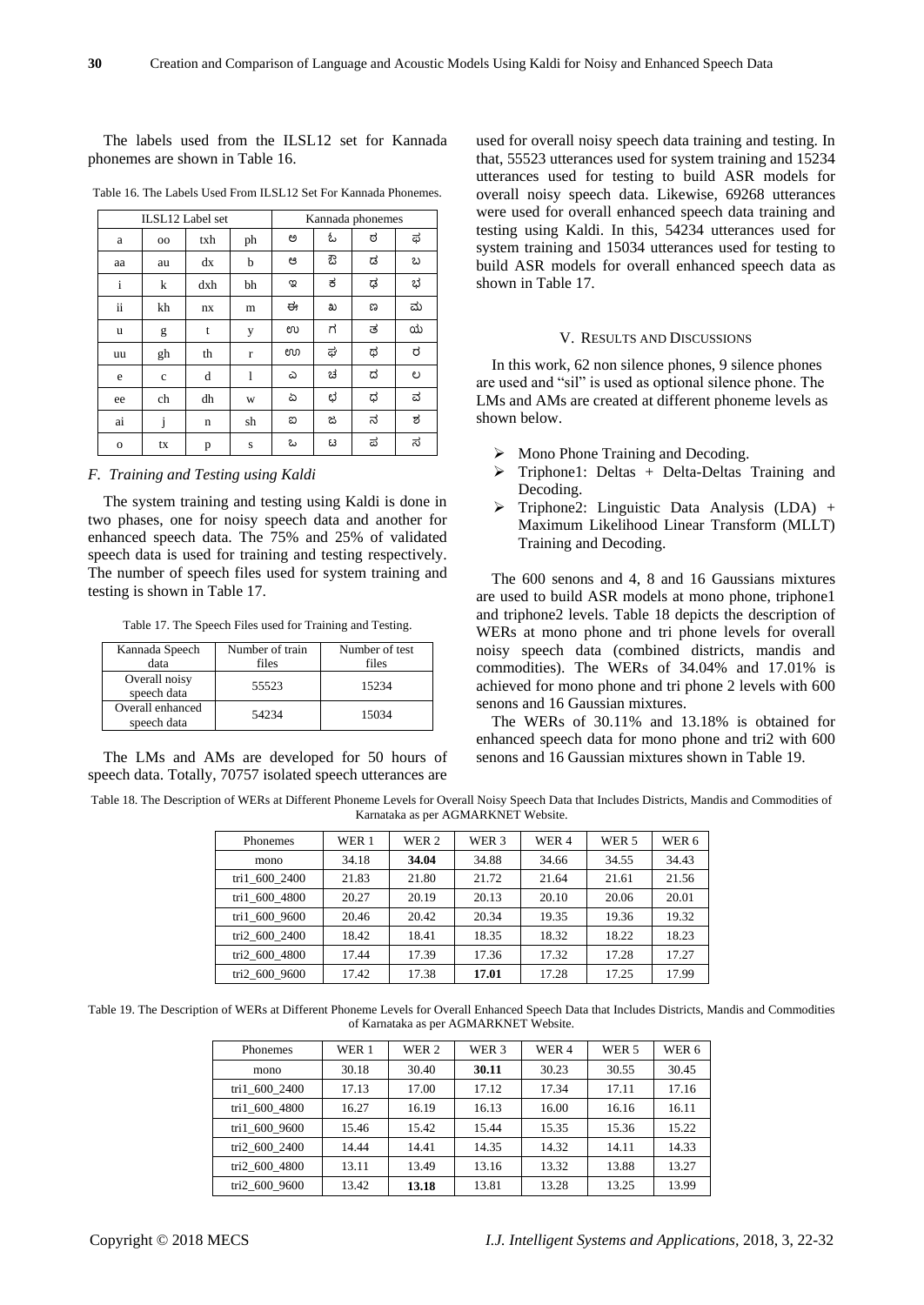From the above tables, it can be observed that there is significant improvement in accuracy with less WER for enhanced speech data. Approximately, 4% of accuracy is improved for the speech data after speech enhancement.

## VI. SUMMARY AND CONCLUSIONS

In this work, 50 hours of farmers speech data is collected across different dialect regions of Karnataka state to capture all possible pronunciations. A combined SS-VAD and MMSC-SPZC method was proposed to enhance the collected speech data. The Kannada phoneme set and corresponding dictionary is created for Kannada language. The proposed method suppressed the different types of noises significantly compared to individual methods. The 75% and 25% of validated speech data was used for system training and testing respectively. The ASR models were developed for both noisy and enhanced Kannada speech database. Using Kaldi recipe and Kannada language resources, the achieved WERs are 17.01% and 13.18% for noisy and enhanced speech data respectively. The future challenging work is to develop the spoken query system for Kannada language using the developed ASR models of enhanced speech data.

#### ACKNOWLEDGEMENT

This work is part of the ongoing consortium project on Speech-based Access of Agricultural Commodity Prices and Weather Information in 11 Indian Languages / Dialects funded by the Technology Development for Indian Languages (TDIL) programme initiated by the Department of Electronics & Information Technology (DeitY), Ministry of Communication & Information Technology (MC&IT), Govt. of India. The authors would like to thank the consortium leader Prof. S. Umesh and other consortium members for their valuable inputs and suggestions.

#### AUTHORS CONTRIBUTIONS

- 2000 thousand farmers speech data is collected under uncontrolled environment from different dialect regions of Karnataka state (a state in India speaks Kannada language).
- $\checkmark$  A noise elimination technique is proposed for the reduction of noise in degraded speech data.
- $\checkmark$  The phoneme set is developed for Kannada language.
- The dictionary for Kannada language is created.
- $\checkmark$  The ASR models are developed for noisy and enhanced Kannada speech data.

#### **REFERENCES**

- [1] Rabiner L, and B.H. Juang. "Fundamentals of speech recognition", Upper Saddle River, NJ, USA: Prentice-Hall, Inc, 1993.
- [2] P. Loizou "Speech Enhancement: Theory and Practice", 1st ed. Boca Raton, FL: CRC Taylor & Francis, 2007.
- [3] J. Ramirez, J. M. Gorriz and J. C. Segura, "Voice Activity

Detection. Fundamentals and Speech Recognition System Robustness", 2003.

- [4] S. Boll "Suppression of Acoustic Noise in Speech Using Spectral Subtraction", IEEE Trans.Acoust., Speech, Signal Process, vol. 2, ASSP-27, pp.113-120, April. 1979.
- [5] S. Kamath and P. Loizou, "A multi-band spectral subtraction method for enhancing speech corrupted by colored noise", in Proc. IEEE Int. Conf. Acoust., Speech, Signal process., Orlando, USA, May. 2002.
- [6] Jounghoon Beh, Hanseok Ko "A novel spectral subtraction scheme for robust speech recognition: spectral subtraction using spectral harmonics of speech", IEEE Int. Conf. on Multimedia and Expo, vol.3, pp.I-648,I-651, April 2003.
- [7] Cole C, Karam M, Aglan H "Spectral subtraction of Noise in Speech Processing Applications", 40th Southeastern Symposium System Theory, SSST-2008, pp.50-53, 16-18 March 2008.
- [8] Goodarzi H.M, Seyedtabaii S "Speech Enhancement using Spectral Subtraction based on a Modified Noise Minimum Statistics Estimation", Fifth Joint Int. Conf, pp.1339,1343, 25-27 Aug. 2009.
- [9] Y. Ephraim and D. Malah "Speech enhancement using a minimum mean square error short-time spectral amplitude estimator", IEEE Trans. Acoust., Speech, Signal Process., vol. ASSP-32, no. 6, pp. 1109-1121, Dec. 1984.
- [10] Y. Ephraim and D. Malah "Speech enhancement using a minimum mean square error log-spectral amplitude estimator", IEEE Trans. Acoust., Speech, Signal Process., vol. ASSP-33, no. 2, pp. 443-445, Apr. 1985.
- [11] Yang Lu and Philipos C. Loizou "Estimators of the Magnitude-Squared Spectrum and Methods for Incorporating SNR Uncertainty", IEEE Trans. on Audio, Speech, and Language processing, vol. 19, no. 5, July. 2011.
- [12] P. J. Wolfe and S. J. Godsill, "Simple alternatives to the Ephraim and Malah suppression rule for speech enhancement", in Proc. 11th IEEE Signal Process. Workshop Statist. Signal Process., pp. 496-499, Aug. 2001.
- [13] Rainer Martin, "Speech Enhancement Based on Minimum Mean-SquareError Estimation and Supergaussian Priors", IEEE Trans. on Speech and Audio Processing, vol. 13, no. 5, September. 2005.
- [14] Philipos C. Loizou, "Speech Enhancement Based on Perceptually Motivated Bayesian Estimators of the Magnitude Spectrum", IEEE Trans. on Speech and Audio Processing , vol. 13, no. 5, Sep. 2005.
- [15] Rabiner L. R, "Applications of Speech Recognition in the Area of Telecommunications", IEEE Workshop on Automatic Speech Recognition and Understanding Proceedings, pp. 501-510, 1997.
- [16] Daniel Povey, et al., "The Kaldi Speech Recognition Toolkit, Workshop on Automatic Speech Recognition and Understanding", , US IEEE Signal Processing Society, Hilton Waikoloa Village, Big Island, Hawaii 2011.
- [17] Ahmed Ali, Yifan Zhang, Cardinal P, Dahak N, Vogel S, Glass J, "A complete KALDI recipe for building Arabic speech recognition systems", Spoken Language Technology Workshop (SLT), IEEE, South Lake Tahoe, NV, pp. 525-529, Dec. 2014.
- [18] Patrick Cardinal and Ahmed Ali, et al., "Recent advances in ASR Applied to an Arabic transcription system for Al-Jazeera", Proceedings of the Annual Int. Conf. on Speech Communication, Singapore, pp. 2088-2092, 2014.
- [19] Alexey Karpov a, Konstantin Markov, et al., "Large vocabulary Russian speech recognition using syntactico-